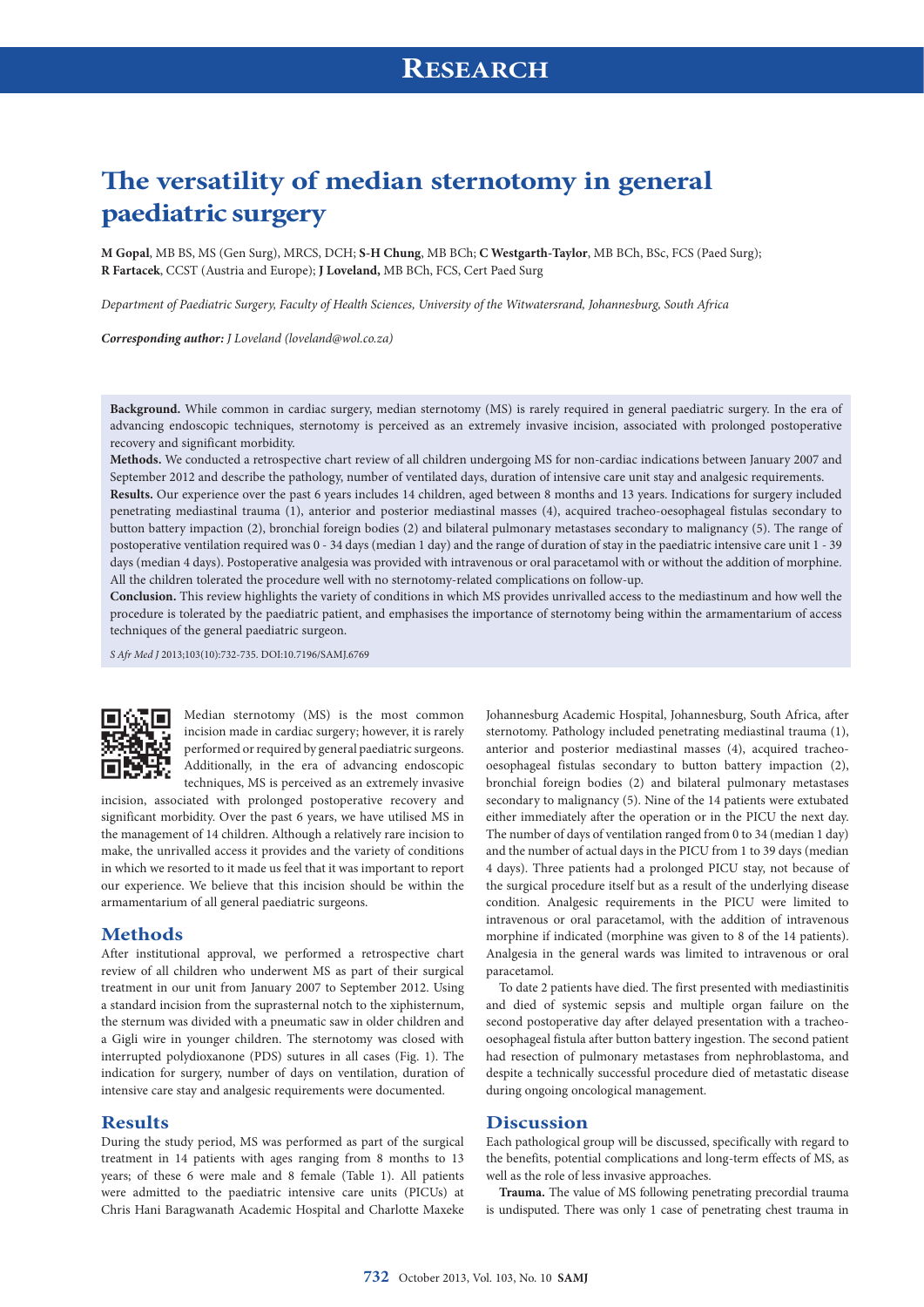## **RESEARCH**



*Fig. 1. The sternotomy was closed with interrupted polydioxanone sutures in all cases.*



*Fig. 2. Resection of a metastasis from the lower lobe of the right lung using a linear stapler.*

this series, in a child who sustained numerous stab wounds to the abdomen and precordium, necessitating urgent exploration. Sternotomy and laparotomy revealed lacerations to the left atrium, segment 4 of the liver and the transverse colon. The atrial injury was repaired using pledgeted 5/0 polypropylene and the pericardial sac was incompletely closed and drained. Intrathoracic tracheal and proximal bronchial injuries are also ideally suited to repair via MS.<sup>[1,2]</sup> We need to emphasise that sternotomy should not be used in the emergency room owing to the length time of required to achieve safe surgical exposure. If the patient presents *in extremis*, an anterolateral thoracotomy remains the recommended approach to achieve control and stabilise the patient. If necessary, this

can subsequently be extended across the midline into a clamshell incision in theatre; alternatively, MS can be added.

**Mediastinal lesions.** There were 4 cases in this group, including a giant thymoma, a lymphatic malformation extending from the neck into the mediastinum, a teratoma and an oesophageal duplication cyst. Other mediastinal tumours that occur in children are lymphomas, leukaemic deposits and neuroblastoma with its pathological variants. The diagnosis of these conditions can often be made by less invasive methods, including serology, bone marrow aspiration and trephine biopsy. However, if a tissue diagnosis is deemed necessary, it can be achieved by thoracoscopy, mediastinoscopy or the Chamberlain procedure.<sup>[3]</sup> If resection of the tumour is required, it can be performed safely via the MS approach.<sup>[4,5]</sup> For mediastinal tumours that extend into a hemithorax, a lateral extension of the sternotomy into an intercostal space (T-shaped incision) will increase exposure, although we did not require this additional exposure in any of our cases.<sup>[6]</sup> The main advantage of sternotomy is that it gives excellent exposure with good vascular control on the medial aspect of the tumour, as well as access to both hemithoraces. Mediastinal tumours can also often cause pre- or intraoperative airway problems.<sup>[7]</sup> Sternotomy is advantageous in this situation, as it facilitates immediate access to the airway in the case of such problems, and extracorporeal membrane oxygenation can even be instituted in extreme circumstances. With regard to alternative approaches, while open thoracotomy is an option, there has been a reported death during attempted resection of a mediastinal tumour in a neonate via a thoracotomy.[8] A recent series of 39 cases of mediastinal tumours in children included 12 lesions in the anterior mediastinum that were resected using thoracoscopic techniques.[9] The final decision on which approach to take must be individualised and based on location and extent of the tumour, potential airway compromise, and availability of and experience with advanced thoracoscopic techniques.

**Foreign bodies.** In our series 4 children presented with impacted foreign bodies, 2 in the airway and 2 primarily in the oesophagus with subsequent erosion into the trachea. The first patient presented with a retained pin in the right main bronchus. There was delayed presentation complicated by a bronchopleural fistula. Initial treatment with an intercostal underwater drain and attempted bronchoscopic removal of the foreign body was unsuccessful owing to

the presence of extensive granulation tissue surrounding the pin. After MS and selective ventilation of the left lung, the right main bronchus was opened and the foreign body removed, with repair of the bronchopleural fistula. A second child presented with a chronically obstructed left main bronchus with destruction of the entire left lung. Sternotomy provided excellent access to the hilar structures, including the left main bronchus. A left pneumonectomy was performed, and after division of the left main bronchus a completely occluding plastic pellet was found in the distal bronchus.

There were 2 cases of acquired tracheooesophageal fistula secondary to button battery impaction in the oesophagus. This complication is well recognised and was diagnosed by contrast swallow examination.<sup>[10]</sup> The fistula was just below the level of the sternal notch in both children. While higher fistulas can be treated through cervical incisions alone, as for congenital H-type tracheo-oesophageal fistulas, in both our cases the fistulas were inaccessible through an isolated cervical approach; in both there was necrosis of the adjacent oesophagus and trachea with large oesophago-tracheal fistulas. MS allowed excellent exposure and mobilisation of both trachea and oesophagus, enabling proximal and distal control, segmental resection, and primary anastomosis of both organs.

**Pulmonary metastases.** Numerous paediatric solid tumours metastasise to the lungs. It has been shown that resection of these metastases will increase survival, especially in nephroblastoma, osteosarcoma and hepatoblastoma.<sup>[11,12]</sup> Unilateral metastases can be resected via an ipsilateral thoracotomy or thoracoscopy. However, a recent study that analysed the use of sternotomy for bilateral disease found that preoperative computed tomography scan assessment of number of metastases matched the actual number found intraoperatively in only 13 of 16 cases.<sup>[13]</sup> This study highlighted the importance of tactile assessment to increase the chance of finding and resecting metastatic deposits, particularly when compared with endoscopic techniques. The left lower lobe is the most difficult area to assess via the sternotomy approach.<sup>[13]</sup> Our series includes 5 patients who presented with bilateral lung metastases, 3 of which were secondary to nephroblastoma and 1 each to embryonal sarcoma of the liver and osteosarcoma of the femur (Fig. 2). While we firmly believe that sternotomy offers the optimal approach for cases that present with bilateral metastases, we have used both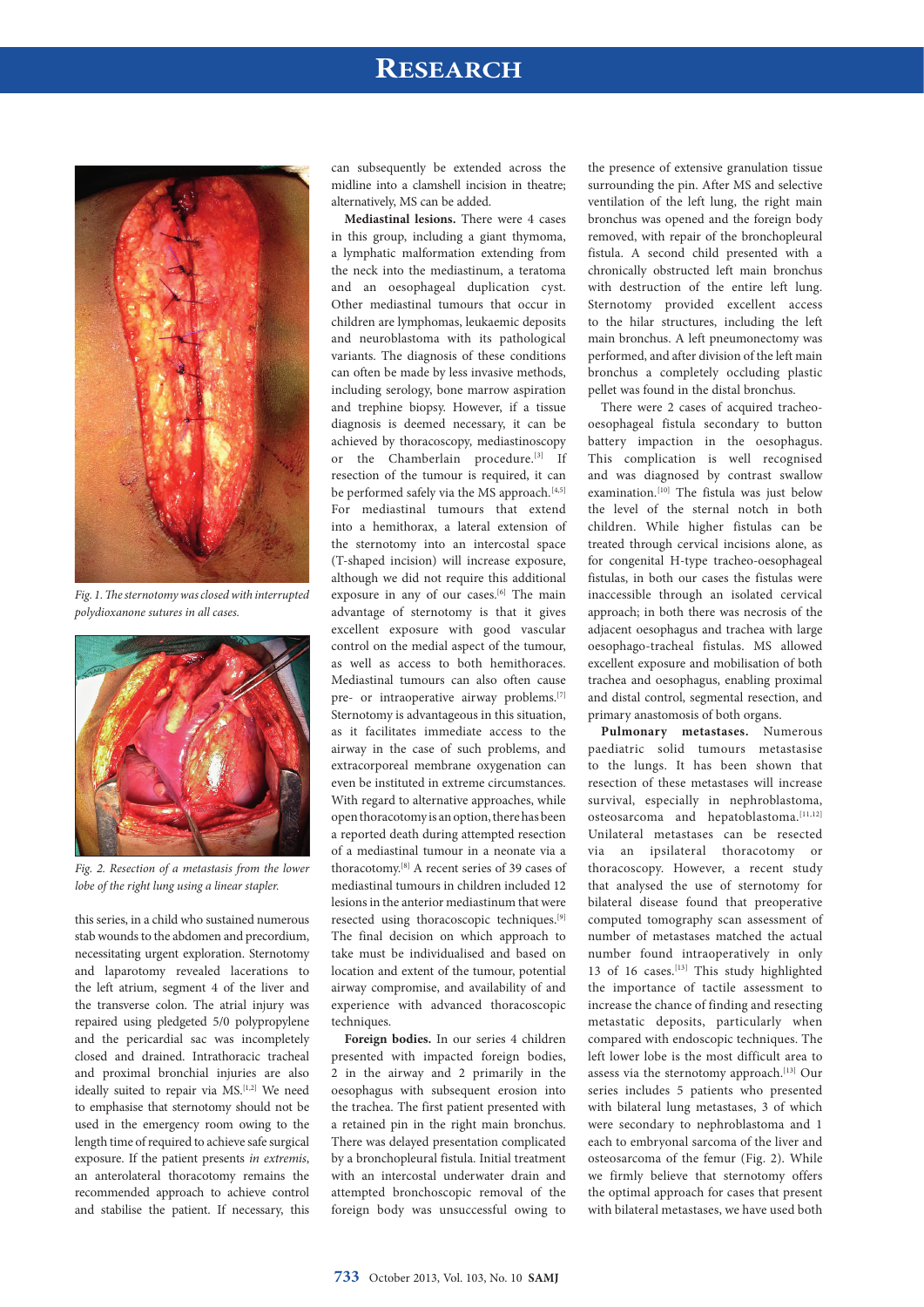## **RESEARCH**

## **Table 1. Details of patients**

| Patient      |                       |                                                                 | Date of  |                                                                        | V(S)   |                                       |                             |
|--------------|-----------------------|-----------------------------------------------------------------|----------|------------------------------------------------------------------------|--------|---------------------------------------|-----------------------------|
| No.          | Age/ gender Diagnosis |                                                                 | surgery  | Procedures                                                             | days   | Analgesia                             | Outcome                     |
| $\mathbf{1}$ | 5 years/M             | Stab heart                                                      | 10/7/07  | Sternotomy                                                             | 1(4)   | IV paracetamol                        |                             |
| 2            | 9 years/F             | Lipothymoma                                                     | 9/3/09   | Thoracoscopy and biopsy                                                |        |                                       |                             |
|              |                       |                                                                 | 12/3/09  | Sternotomy and excision                                                | 1(4)   | IV paracetamol                        |                             |
| 3            | 13 years/M            | Anterior mediastinal<br>teratoma                                | 26/3/09  | Sternotomy and excision                                                | 0(1)   | IV paracetamol                        |                             |
| 4            | 8 months/F            | Lymphatic malformation<br>of neck extending into<br>mediastinum | 1/7/10   | Sternotomy and excision                                                |        | 11 (19) IV paracetamol                |                             |
| 5            |                       | 8 months/M Upper oesophageal<br>duplication cyst                | 22/5/12  | Sternotomy and excision                                                |        | 34 (39) IV paracetamol<br>IV morphine |                             |
|              |                       | Chylothorax<br>Subglottic stenosis                              | 28/5/12  | Thoracotomy<br>Bronchoscopy                                            |        |                                       |                             |
| 6            | 7 years/M             | Pin in right main bronchus 26/8/09                              |          | Bronchoscopy and sternotomy                                            | 1(4)   | IV paracetamol                        |                             |
| 7            | $3 \text{ years}/F$   | Plastic ball in left main<br>bronchus                           | 25/5/09  | Sternotomy and pneumonectomy                                           | 2(4)   | IV paracetamol                        |                             |
| 8            | 2 years/F             | Button battery in<br>oesophagus with TOF                        | 2/12/11  | Oesophagoscopy and removal of<br>button battery                        |        |                                       |                             |
|              |                       |                                                                 | 5/12/11  | Combined neck incision and<br>median sternotomy for repair of TOF      | 23(29) | IV paracetamol<br>IV morphine         |                             |
|              |                       |                                                                 | 17/12/11 | Sternotomy, gastrostomy and<br>oesophagostomy                          |        |                                       |                             |
| 9            | $1$ year/ $F$         | Button battery in<br>oesophagus with TOF                        | 17/4/12  | Oesophagoscopy and removal of<br>battery                               |        |                                       |                             |
|              |                       |                                                                 | 18/4/12  | Combined neck incision and median 2(2)<br>sternotomy for repair of TOF |        | IV paracetamol<br>IV morphine         | Died on<br>POD <sub>2</sub> |
| 10           | 5 years/M             | Nephroblastoma                                                  | 13/8/07  | Left nephrectomy                                                       |        |                                       | Died in 2012                |
|              |                       |                                                                 | 3/4/08   | Sternotomy and biopsy of bilateral<br>pulmonary metastasis             | 0(1)   | IV paracetamol<br>IV morphine         |                             |
| 11           | 2 years/M             | Nephroblastoma                                                  | 1/10/07  | Right nephrectomy                                                      |        |                                       |                             |
|              |                       |                                                                 | 12/6/08  | Sternotomy and biopsy of bilateral<br>pulmonary metastasis             | 0(1)   | IV paracetamol<br>IV morphine         |                             |
| 12           | 4 years/F             | Nephroblastoma                                                  | 30/8/12  | Left nephrectomy<br>Sternotomy and excision of<br>pulmonary metastasis | 1(4)   | Oral paracetamol<br>IV morphine       |                             |
| 13           | 7 years/F             | Osteosarcoma right femur 12/4/11                                |          | Above-knee amputation                                                  |        |                                       |                             |
|              |                       |                                                                 | 17/10/11 | Sternotomy and excision of bilateral 0 (4)<br>pulmonary metastases     |        | IV paracetamol<br>IV morphine         |                             |
| 14           | 5 years/F             | Embryonal sarcoma of liver 20/9/07                              |          | Right hepatectomy                                                      |        |                                       |                             |
|              |                       |                                                                 | 21/11/07 | Sternotomy and excision of bilateral 1 (3)<br>pulmonary metastases     |        | IV paracetamol<br>IV morphine         |                             |

V (S) = days of ventilation (days of stay in paediatric intensive care unit); M = male; F = female; TOF = tracheo-oesophageal fistula; IV = intravenous; POD = postoperative day.

thoracotomy and thoracoscopy for other cases, depending on their mode of, and distribution at, presentation.

The risk of mediastinitis following MS in children is approximately 1%.[14] Unsurprisingly, most large series describing outcomes after sternotomy are from cardiothoracic units. In one of the largest series documenting the risk factors for developing postoperative mediastinitis in children, Kagen *et al*. found that only the presence of a genetic syndrome, an American Society of Anesthesiologists score of >3, and the presence of intracardiac pacing wires for >3 days were statistically significant.<sup>[15]</sup> None of the children in our series developed mediastinitis, and in none were mediastinal drains left *in situ*.

Postoperative recovery in all our patients was smooth, with an average duration of ventilation of 1 day (range 0 - 34 days) and